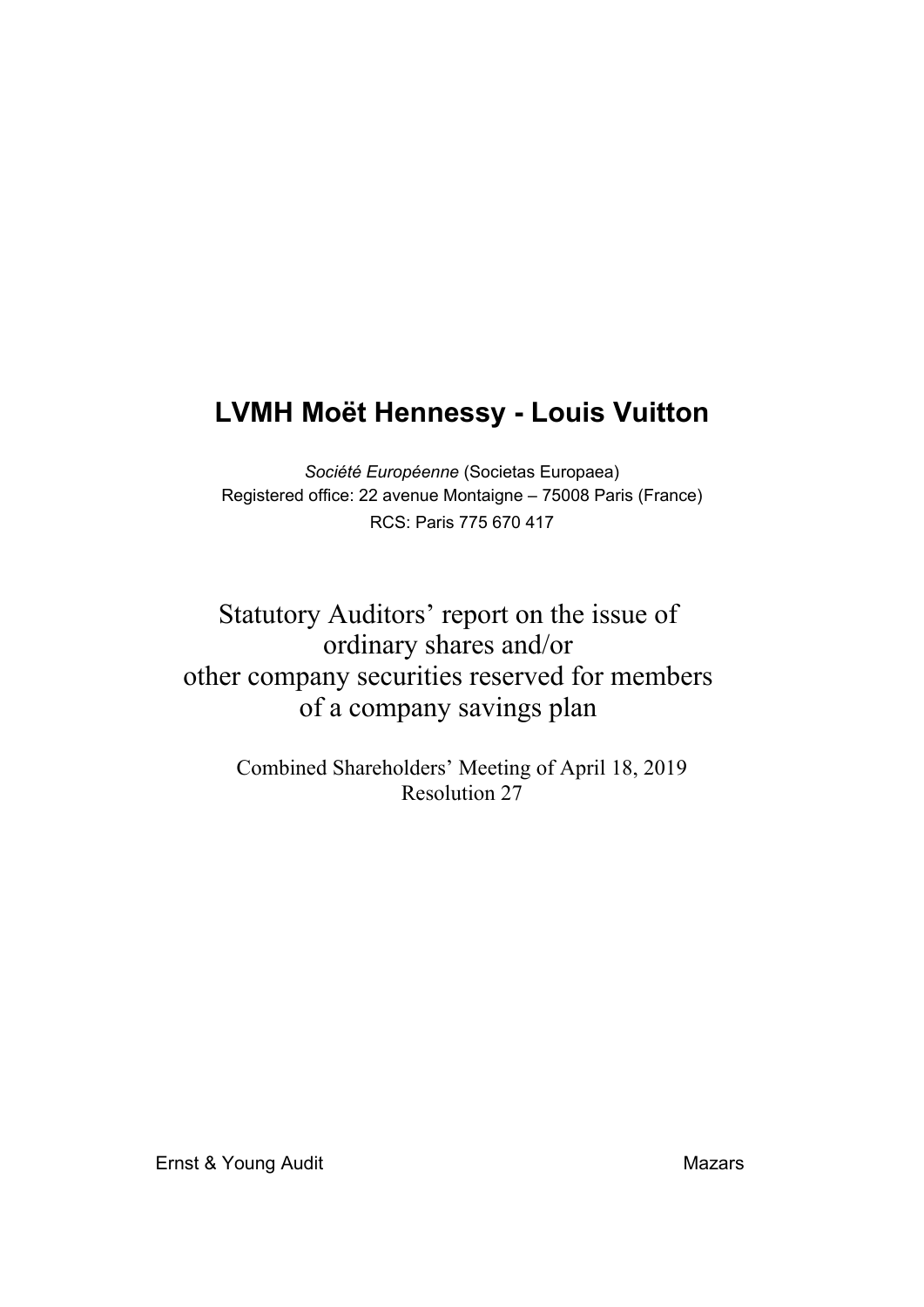#### **LVMH Moët Hennessy - Louis Vuitton**

*Statutory Auditors' report on the issue of ordinary shares and/or other company securities reserved for members of a company savings plan*

*Combined Shareholders' Meeting of April 18, 2019*

### **Statutory Auditors' report on the issue of ordinary shares and/or other company securities reserved for members of a company savings plan**

To the Shareholders' Meeting of LVMH Moët Hennessy - Louis Vuitton,

In our capacity as Statutory Auditors of your Company, and pursuant to the engagement provided for in Articles L.228-92 and L.225-135 *et seq.* of the French Commercial Code (*Code de commerce*), we hereby report to you on the proposed delegation to the Board of Directors of the authority to decide on the issue of shares and/or more generally any securities giving access to the share capital of the Company, without preferential subscription rights, reserved for employees of the Company and its related entities, within the meaning of Article L.3344-1 of the French Labor Code (*Code du travail*), who are members of a company savings plan, a transaction on which you are asked to vote.

Subject to the maximum nominal amount of 50 million euros set out in the twentyeighth resolution for all issues that might be decided pursuant to the delegations of authority granted to the Board of Directors resulting from the resolutions submitted for approval at this Meeting, the total number of shares that may be issued pursuant to this delegation of authority – including those resulting from shares or securities giving access to the Company's share capital that may be awarded as bonus shares in full or partial replacement for the discount, as provided by Articles L.3332-18 *et seq.* of the French Labor Code – may not exceed 1% of the Company's share capital as of the date of this Meeting.

This transaction is subject to your approval pursuant to Article L.225-129-6 of the French Commercial Code and Article L.3332-18 *et seq.* of the French Labor Code.

Based on its report, your Board of Directors recommends that you delegate to it the authority to decide on such an issue, for a period of 26 months, and that you waive your preferential subscription rights to the securities to be issued.

If applicable, the Board will be responsible for determining the final issuance terms and conditions of this transaction.

It is the responsibility of the Board of Directors to prepare a report in accordance with Articles R.225-113 *et seq.* of the French Commercial Code.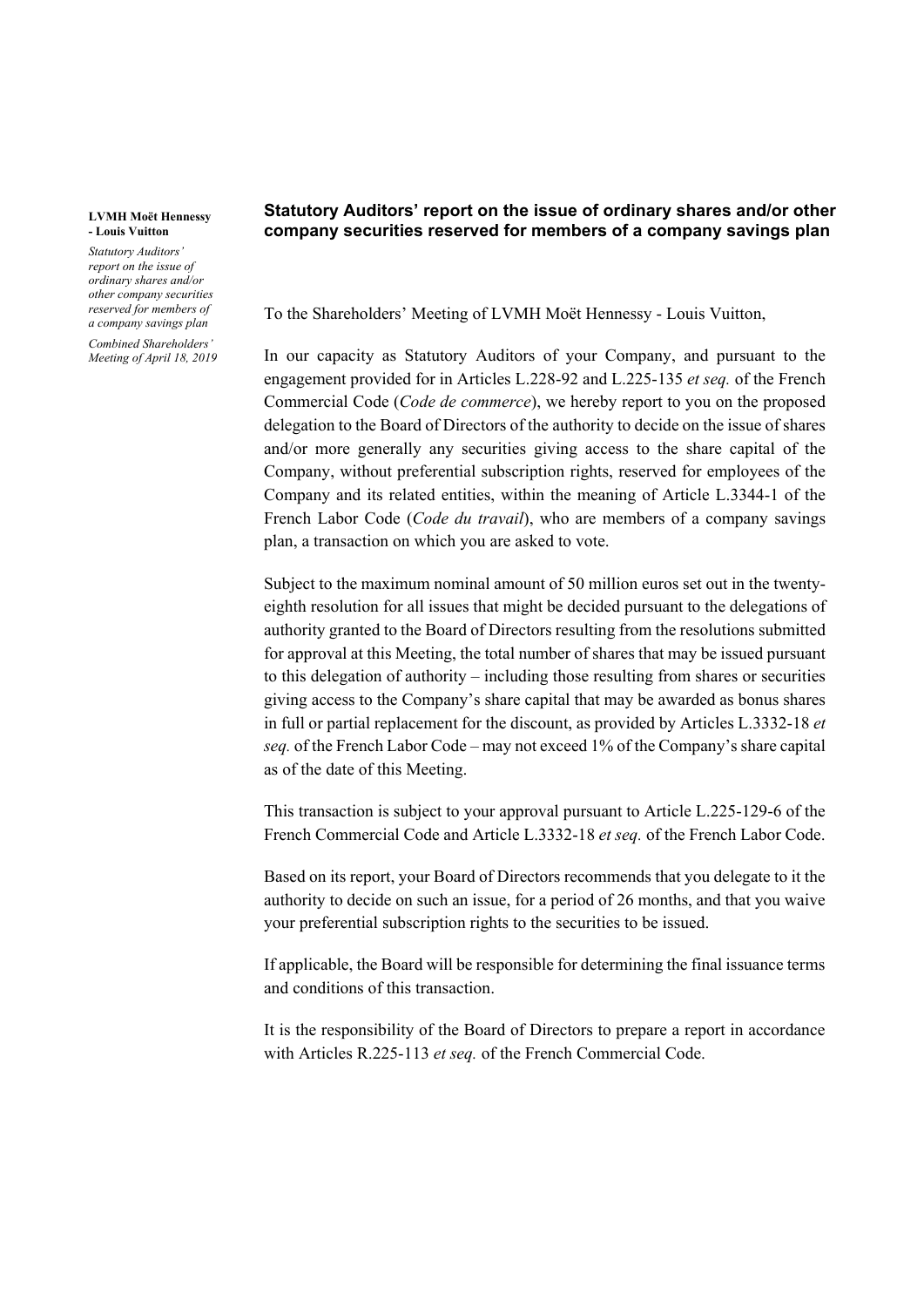#### **LVMH Moët Hennessy - Louis Vuitton**

*Statutory Auditors' report on the issue of ordinary shares and/or other company securities reserved for members of a company savings plan*

*Combined Shareholders' Meeting of April 18, 2019* Our role is to express an opinion on the fair presentation of the quantitative data extracted from the financial statements, on the proposed waiver of preferential subscription rights, and on certain additional information pertaining to the issue, provided in this report.

We performed the procedures that we considered necessary in accordance with the professional guidelines of the French National Institute of Statutory Auditors (*Compagnie Nationale des Commissaires aux Comptes*) applicable to this engagement. These procedures consisted in verifying the content of the Board of Directors' report in respect of this transaction and the procedures for determining the issue price of equity securities to be issued.

Subject to our subsequent review of the terms and conditions of the proposed issues, we have no comments to make on the procedures for determining the issue price of the equity securities to be issued presented in the Board of Directors' report.

As the final terms and conditions under which the issues will be carried out have not yet been set, we do not express an opinion on them or, consequently, on the proposed waiver of the preferential subscription rights on which you are asked to vote.

In accordance with Article R.225-116 of the French Commercial Code, we will issue an additional report, if necessary, on the use of this delegation of authority by your Board of Directors in the event of issues of shares and/or equity securities giving access to other equity securities, or in the event of issues of securities giving access to equity securities to be issued.

Paris-La Défense and Courbevoie, March 22, 2019

The Statutory Auditors

French original signed by

Ernst & Young Audit Mazars

Jeanne Boillet Patrick Vincent-Genod Loïc Wallaert Simon Beillevaire